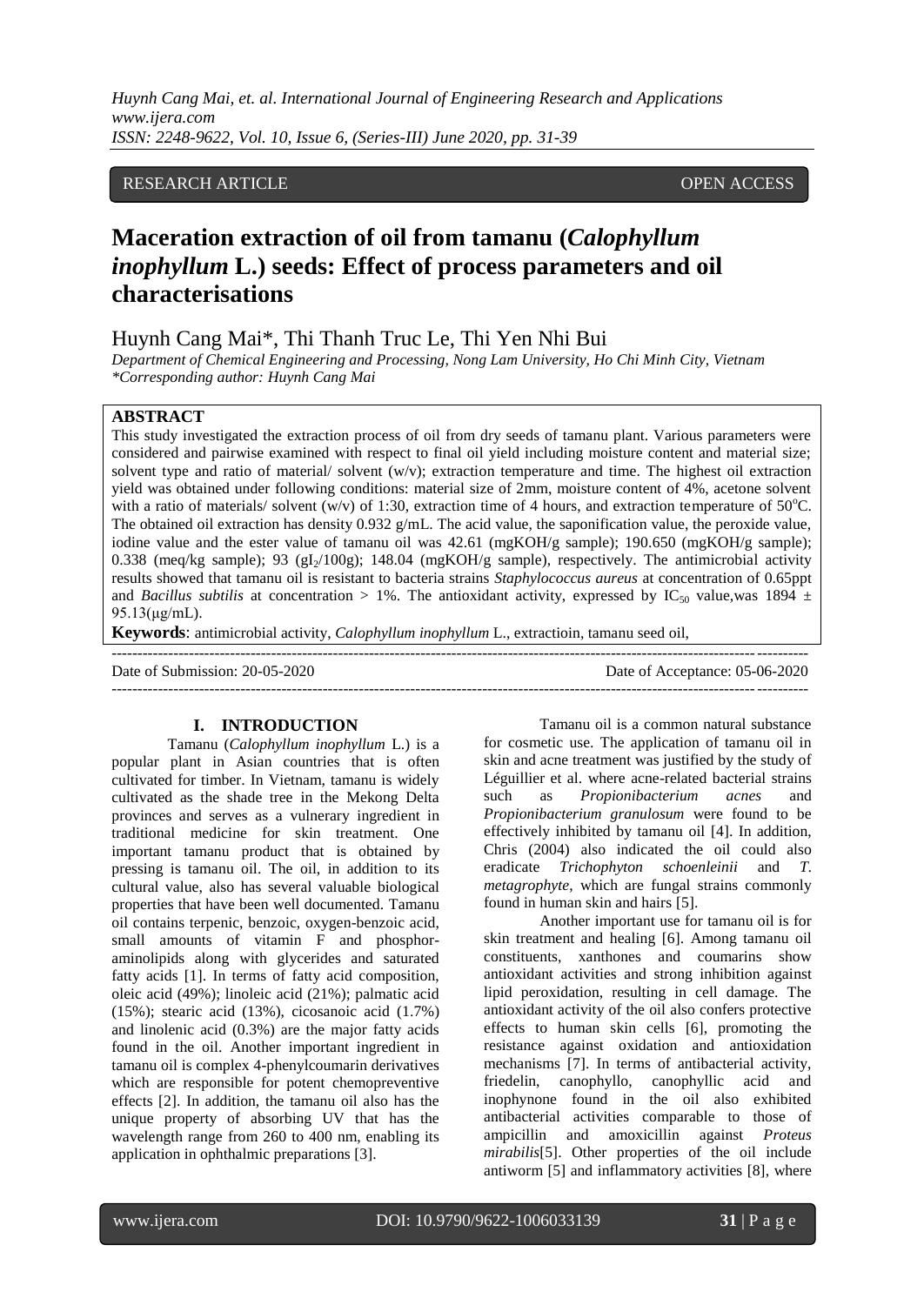the latter is mostly due to the presence of 4-phenyl coumarin calophyllolide and a group of xanthones consisting of dehydrocycloguanandin, calophyllin-B, jacareubin, mesuaxanthone-A, mesuaxanthone-B [3].

Clearly, biological activities of the tamanu oil largely depend on its ingredients. However, it has been pointed out that compositional variations of tamanu oil may emerge due to differences in extraction method [9], weather and growing habitat $[10, 11]$  in which the plant is cultivated. To date, most studies involving *Calophyllum inophyllum* materials utilized supercritical fluid extraction<sup>[9]</sup> orcrushing<sup>[11]</sup> and did not thoroughly characterize tamanu oil obtained via maceration technique, which may hold certain economic advantages. In addition, data on seed oil extracted from tamanu seeds cultivated in Vietnam, a potential area for large scale production of tamanu products,have not been well documented. Therefore, the aim of this study is to further investigate the maceration process of tamanu oil and find out optimal parameters for maximal oil production. In addition, chemical composition and several pharmacological activities of the obtained oil were also examined.

# **II. MATERIALS AND METHODS 2.1. MATERIALS**

Dried fruits of tamanu were harvested from Chau Thanh district, Ben Tre province, Vietnam and sundried for two days. Following that, the seeds were separated from the shell, dried at 40 $\degree$ C to the appropriate moisture content and crushed into particles with the size of 1-3mm before being measured for fat, moisture and ash content. After the measurements, dried seeds were stored for further extraction and analysis.

#### **2.2. MARCERATION OF TAMANU SEEDS**

Maceration extraction commenced using various solvents including hexane, acetone and mixture of hexane and acetone (3:2, v/v). To be specific, seed particles with an appropriate size were submerged in solvent in a 250 mL glass beaker. The mixture was heated in a water bath at specific temperature and for a duration depending on experimental specifications. The extract was then filtered using filter paper and washed using the solvent that was previously used for extraction. After removing residues, the obtained mixture consisting of tamanu oil and solvent was subjected to rotary evaporation to afford tamanu oil.

In order to determine effects of technical factors on oil content, a series of five investigations were successively performed. Obtained results will be used for subsequent investigations. Considered parameters from the first to the fifth experiment included stirring, material size and moisture content, solvent type and solvent ratio, temperature and extraction time, and ultrasonication respectively. In the first experiment, the solvent mixture of acetone and hexane was used. In addition, the moisture content and size of the materials was 4% and 2mm respectively andthe beaker was heated at 50  $^{\circ}$ C in 4 hours under either no stirring or stirring to find out the effect of stirring on oil yield.

## **2.3. PROXIMATE ANALYSIS**

After selecting an appropriate solvent and obtaining optimal conditions, the oil product was determined for physicochemical characteristics, fatty acid composition via GC-MS, antibacterial activity and antioxidant activity.

Fat content was determined using ISO 734- 1:2006. Physicochemical indicators of the obtained oil including acid value, saponification, peroxide and iodine were determined according the method of ISO 660:2009, ISO 3657:2013, Vietnamese Pharmacopoeia Annex 7.6, and ISO 3961:2013 respectively. Fatty acid composition was determined via GC-MS.

# **2.4. ANTIBACTERIAL ASSAY**

Antibacterial activity was assayed using the agar diffusion method. The bacteria were first cultured in the growth media of Tryptic Soy Agar before being inoculated into assay agar plate. Turbidity in the growth plate was adjusted to around 1.5 x  $10^8$  CFU/mL which is equivalent to 0.5 McFarland. The agar plate for testing was prepared with Mueller – Hinton agar media with the thickness of 3-4mm.

Tamanu oil sample for testing was diluted in Dimethyl sulfoxide (DMSO) supplemented with 0.05% Tween 80 to reach the concentration of 40%. The control sample was prepared identically without the addition of tamanu oil. Following that, 30µL of the mixture was dropped on the paper disk (diameter  $= 6$ mm), which was then placed on the agar surface. Lastly, the plates were incubated at  $35 - 37^{\circ}$ C for 18  $-24 h$ .

# **2.5. ANTIOXIDANT ASSAY**

Antioxidant activity was determined by DPPH method. First, the buffer solution was prepared by mixing 10mL DPPH with ethanol to create a solution with the absorbance of  $1.1 \pm 0.02$ , measured at 517 nm. Then 0.5 mL of tamanu oil was added into 1.5 mL of buffer solution and allowed to stand in the dark for 30 min. The absorbance of the mixture was measured using a UV-Vis spectrometer. DPPH radical scavenging activity was calculated as in equation (1).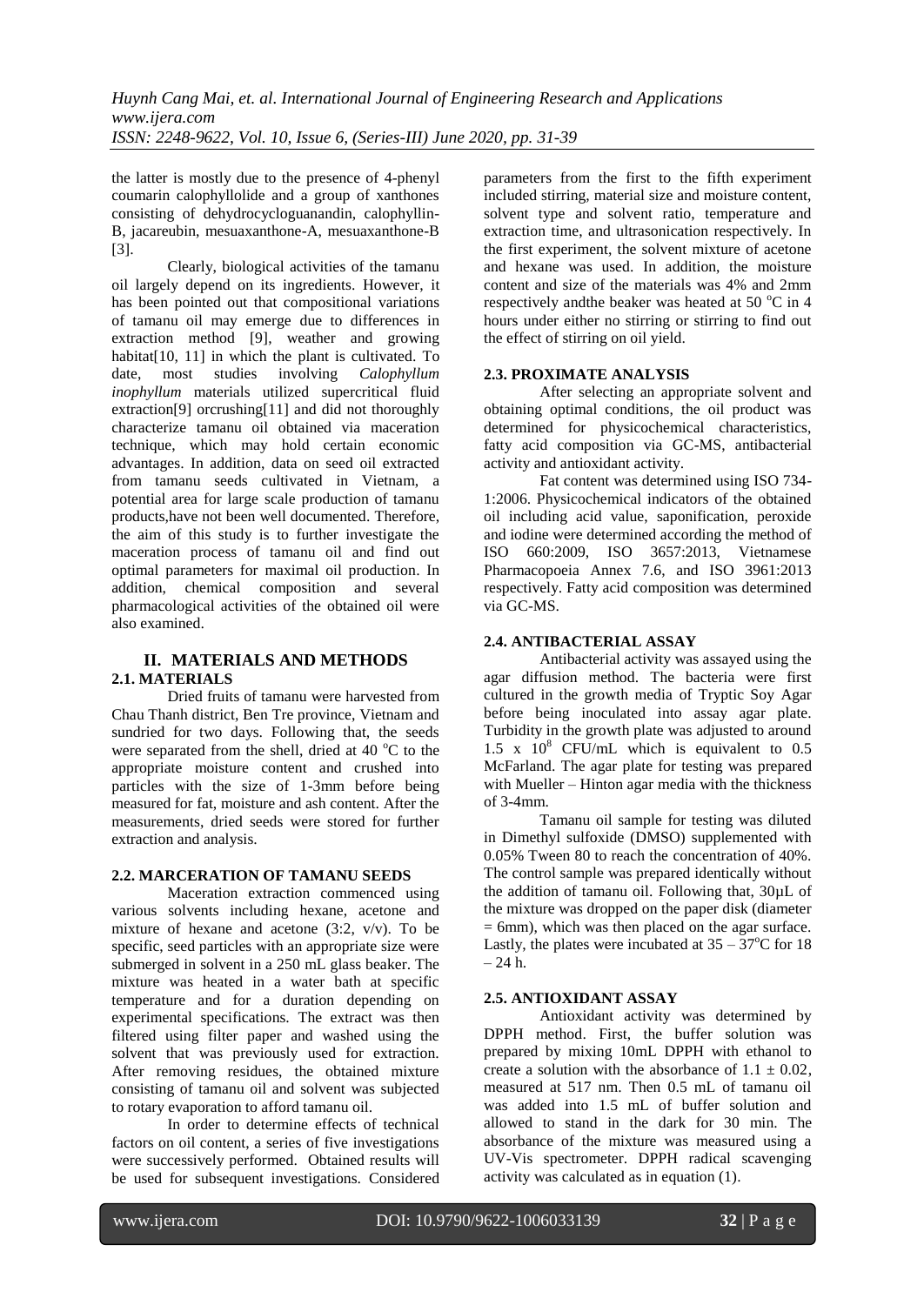$DPPH(\%) = \frac{A_{CT} - A_{SP}}{4}$  $\frac{F^{-}Asp}{A_{CT}} \times 100$  (1)

Where  $A_{ct}$  and  $A_{sp}$  denotes optical absorbance of the sample with and without the tamanu oil respectively. The half maximal inhibitory concentration  $(IC_{50})$  of the tamanu oil was the required concentration to reach the 50% reduction of the DPPH radical.  $IC_{50}$  (%) calculated by establishing the standard curve of tamanu concentration against DPPH.

#### **2.6. STATISTICAL ANALYSIS**

Results from triplicate experiments were inputted in Microsoft Excel. ANOVA & LSD analysis were carried out using Statgraphics Centurion XVI.

#### **III. RESULTS AND DISCUSSIONS 3.1. PROXIMATE ANALYSIS OF DRIED TAMANU SEED**

Proximate analysis showed the moisture and ash content of the dried seeds were  $26.367 \pm$ 2.58 % and 2.283  $\pm$  0.08 %, respectively. The moisture of this level is a favorable environment for development of microorganisms. Therefore, for long-term preservation purposes, tamanu seeds should be dried in a longer period to achiever a lower moisture content. The fat content was 65% and 78.3%, respectively based on wet weight and dry weight. This fat content is higher than the oil extraction efficiency previously reported (67.2%) by Crane et al. [12]. The difference may originate from harvesting seasons and the growing habitat of the plant.

#### **3.2. EFFECT OF STRIRRING ON TAMANU OIL CONTENT**

Fig.1 displayed results of the first experiment in which the oil content extracted under no stirring showed a minor reduction in comparison to that under stirring. However, the difference in oil contents resulted from the two conditions was statistically insignificant at the 95% confidence interval  $(P=0.9452)$ . This could possibly due to the high fat content of the seeds, in turn leading to fast and facilitated diffusion during maceration. As a result, the agitated extraction was unable to improve the oil yield any further. Therefore, to simplify the maceration process, no stirring was selected as the condition for subsequent experiments.



**Fig. 1:**Oil content extracted with stirring and without stirring

#### **3.3. EFFECT OF MOISTURE CONTENT AND MATERIAL SIZE ON TAMANU OIL CONTENT**

Oil content in relation to various moisture contents and material sizes was displayed in Fig. 2. Clearly, the peak oil recovery, at around  $0.515$  (g/g d.w.), was attained at the material size of 2mm and moisture content of 4%. This oil yield accounts for nearly 65% of total fat content of the materials  $(0.783 \text{ g/g d.w.})$  and is higher than the oil content achieved under the larger material size of 6mm (0.336 g/g d.w.).

Regarding the effect of moisture, ANOVA results indicated that the influence of moisture on oil content was statistically significant at 95% confidence interval and that the peak oil content is achieved at 4% moisture. Furthermore, multiple range analysis also confirmed these results by pointing out that oil yield difference achieved between moisture contents was significant that the oil yield obtained from the fresh materials was lower than materials of lower moisture. This inverse relationship could be explained by the eased penetration of solvent into the material, which is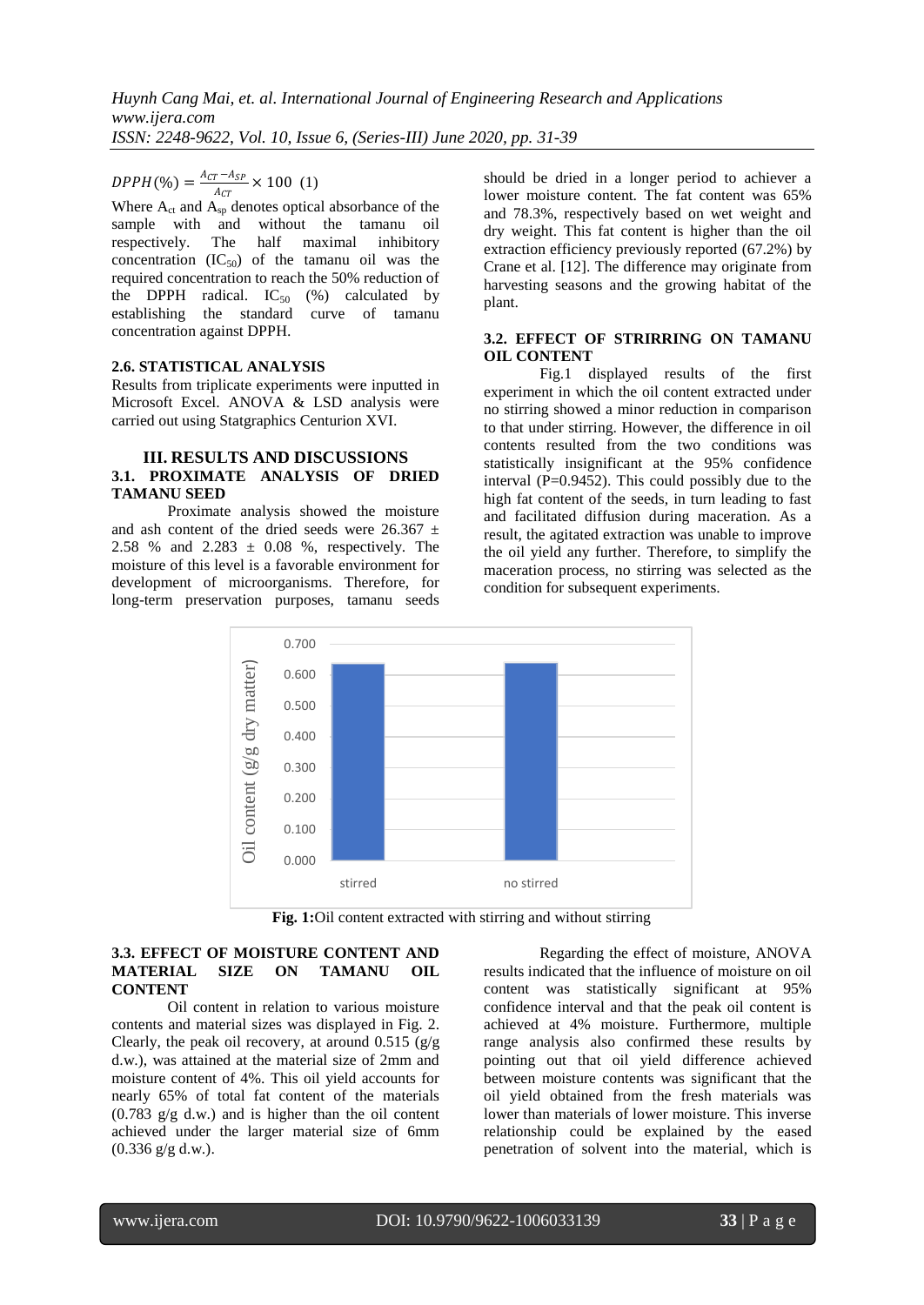*Huynh Cang Mai, et. al. International Journal of Engineering Research and Applications www.ijera.com ISSN: 2248-9622, Vol. 10, Issue 6, (Series-III) June 2020, pp. 31-39*

possibly caused by low moisture and promotes diffusion and expulsion of oil out of the seeds.

Material size exhibits similar effects on oil content. To be specific, the material size of 2mm gave consistently higher oil content in comparison with 6mm at all moisture levels. In addition, the difference was also confirmed as statistically significant by multiple range test. As reduced material size could enlarge contact area between materials and the solvent, solvent penetration could therefore be promoted, leading to expedited extraction of components. However, the use of very small particles may hamper the separation process after maceration, which, in many cases, results in higher operation cost and reduced yield due to oil loss. Therefore, the moisture of 4% and material size of 2mm were selected for subsequent experiments.



**Fig. 2:** Effect of moisture content and size of material on oil content

## **3.4. EFFECT OF SOLVENT AND MATERIAL: SOLVENT RATIO ON TAMANU OIL CONTENT**

Fig. 3 showed results of oil content when performing maceration using different types of solvent and at various material:solvent ratios. When utilizing the acetone solvent with the material:solvent ratio of 1:30 (w/v), the oil content peaked at 0.644 (g/g d.w.). This result accounts for approximately 82.4% of the initial fat content of the fresh material and is higher than that obtained when using hexane and hexane:acetone solvent.

ANOVA results also confirms the influence of material:solvent ratio on the oil yield with 95% confidence. In addition, the interaction between the ratio and the solvent was also indicated in the statistical results. Multiple range analysis which compared influences exerted by three ratios also pointed out that the 1:30 (w/v) ratio showed

the largest LSD and that its differences with other LSD were statistically significant. Similar results were obtained when examining multiple range analysis results regarding effects of solvent type, confirming that acetone solvent gave the highest oil content.

The positive relationship between material:solvent ratio and oil content could be explained by the enhanced contact between solvent and oil sacs, promoting diffusion of oil into the solvent and causinggreater concentration difference between solubles and solvent [13]. In addition, symmetric structure of acetone also causes the solvent to be less polar, permitting better dissolubility against compounds with low polarity existing in the oil. Therefore, the material:solvent ratio of 1:30 (w/v) would be selected for further investigations.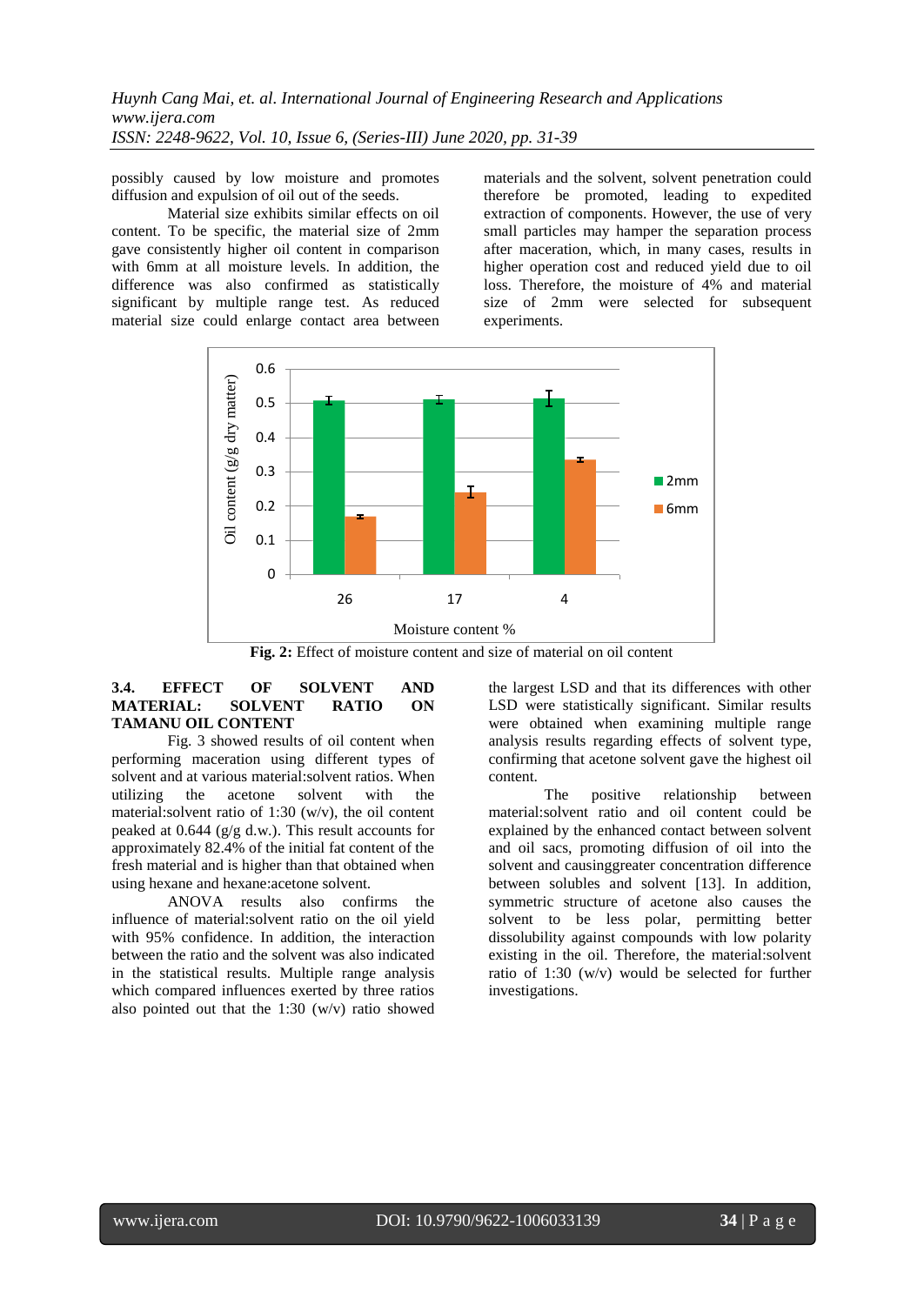*Huynh Cang Mai, et. al. International Journal of Engineering Research and Applications www.ijera.com*



*ISSN: 2248-9622, Vol. 10, Issue 6, (Series-III) June 2020, pp. 31-39*

**Fig. 3:** Effect of solvent type and ratio material: solvent (w/v) on oil content

#### **3.5. EFFECT OF TEMPERATURE AND EXTRACTION TIME ON TAMANU OIL CONTENT**

Results experiments that were performed under different combinations of temperature and time conditions were illustrated in Fig. 4. Visually, the peak oil content  $(0.645 \text{ g/g d.w.})$  was observed at the experiment performed at 50°C and 4 hours of extraction time. This figure is 1.6 times higher than the lowest oil content which were obtained under the condition of 6 hours and 60  $^{\circ}$ C. In addition, prolonging the time from 4 hours to 6 hours under temperature of 40  $^{\circ}$ C seemed to reduce oil content. The optimal oil content is higher than result of a previous study [14] and accounts for 82.4% of the initial fat content.

Statistical analysis (ANOVA and multiple range test) also indicated that both factors are influential to the oil yield and have mutual interactions. In addition, multiple range test results indicated that the temperature of  $50^{\circ}$ C and the extraction time of 4 hours both gave largest LSD and resulted in oil yield that are statistically different from other conditions.

At 4 hours of extraction time, by elevating the temperature from 40 to 50 $\degree$ C, the oil content was also accordingly increased. According to a previous study, thermal treatment in oil extraction confers manifold benefits including reducing solvent viscosity, improving diffusivity of compounds, and enhancing mass transfer of solvents into materials, which leads to better contact and thereby oil yields [15]. However, at the extraction temperature of 60 <sup>o</sup>C, oil content was reduced in comparison with those of lower temperatures. This is due to the insufficient amount of solvent presenting in the mixture occurring as a result of the evaporation of acetone solvent, which has the boiling point of 56-  $57^{\circ}$ C.

Extraction time also affects oil content following a similar trend. To be specific, the peak oil, which was caused by the equilibrium between oil concentration in and outside of the oil cells, was observed at the extraction time of 4 hours. Furthermore, extended maceration period that was longer than 4 hours induced oil yields that was relatively invariant, suggesting that 4 hours is the optimal time. As a result, optimal extraction time and temperature was selected as 4 hours and 50  $^{\circ}$ C respectively.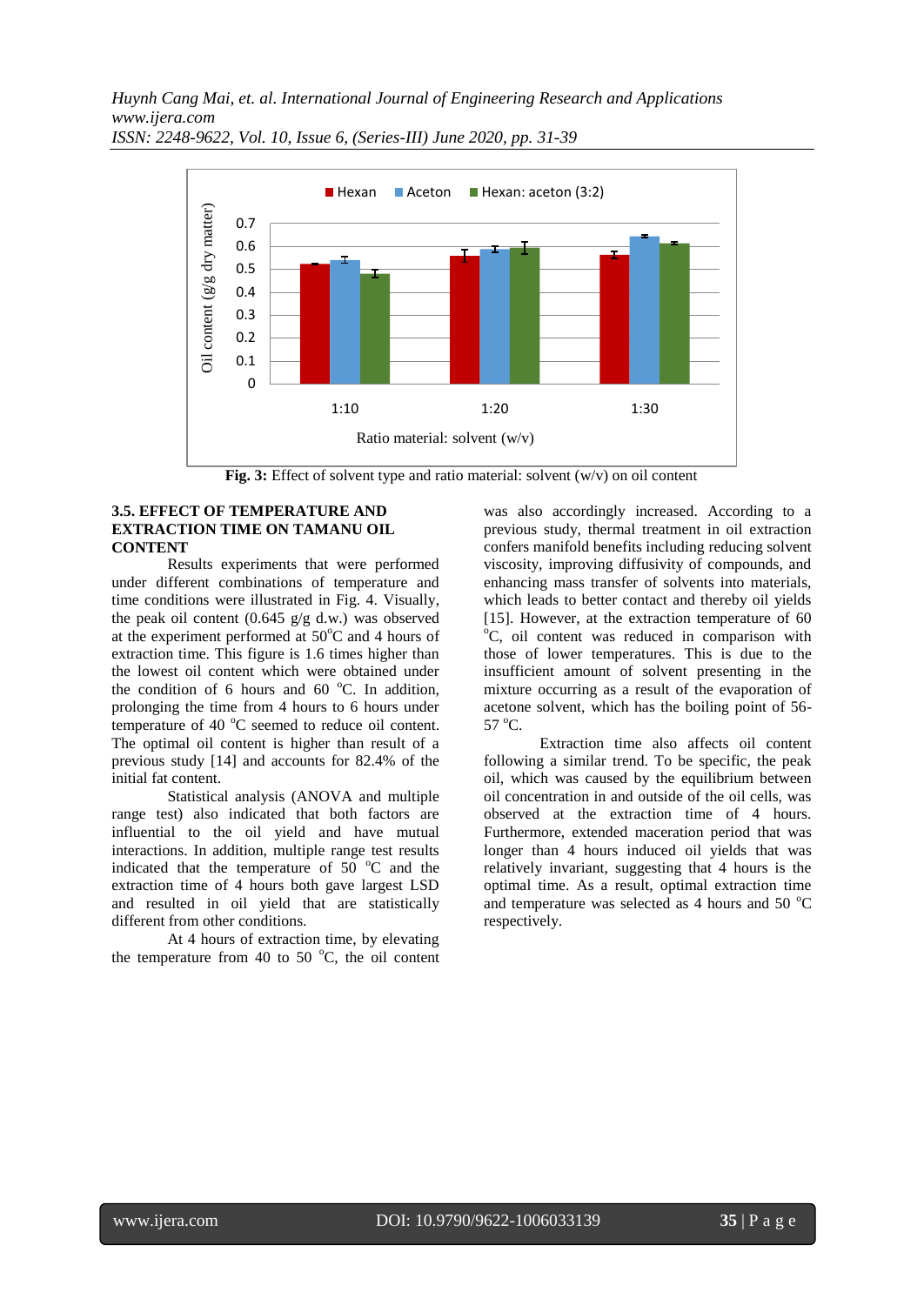*Huynh Cang Mai, et. al. International Journal of Engineering Research and Applications www.ijera.com ISSN: 2248-9622, Vol. 10, Issue 6, (Series-III) June 2020, pp. 31-39*



**Fig. 4:** Effect of temperature and time on oil extraction process

# **3.6. EFFECT OF ULTRASONICATION ON OIL CONTENT**

We performed another comparison to find out whether ultrasonication could affect the oil maceration process. The results were displayed in Fig. 5.With ultrasonication, a marginal improvement in oil yield was found in comparison with results that were performed with no ultrasonication. However, the increase was not statistically significant at 95% confidence, suggesting that ultrasonication exerted no clear impact on the maceration process. It was expected that ultrasonication may break oil cells and therefore facilitates the extraction of compounds. However, due to the high oil content in the seeds, extraction of oil was already maximal without ultrasonication. As a result, no ultrasonication was required in the extraction process.



**Fig. 5:** Effect of ultrasonic condition

#### 3.7. PHYSICOCHEMICAL CHARACTERISATION The oil sample that was obtained under optimized extraction conditions were subjected to multiple

testing methods to determine several important oil physicochemical indicators. The results were shown as in **Table 1**.

| <b>Parameter</b>            | <b>Method</b>            | Tamanu oil        | Unit        |
|-----------------------------|--------------------------|-------------------|-------------|
| <b>Density</b>              | Vietnamese Pharmacopoeia | $0.932 \pm 0.007$ | g/ml        |
| <b>Acid value</b>           | ISO 660:2009             | $42.61 \pm 0.04$  | mgKOH/g     |
| <b>Saponification value</b> | ISO 3657:2013            | $190.65 \pm 1.39$ | mgKOH/g     |
| Peroxide value              | Method Wijs              | $0.338 \pm 0.04$  | meq/kg      |
| <b>Iodine value</b>         | ISO 3961:2013            | 93.00             | $gI_2/100g$ |

**Table 1:**Physicochemical indicator of the obtained tamanu oil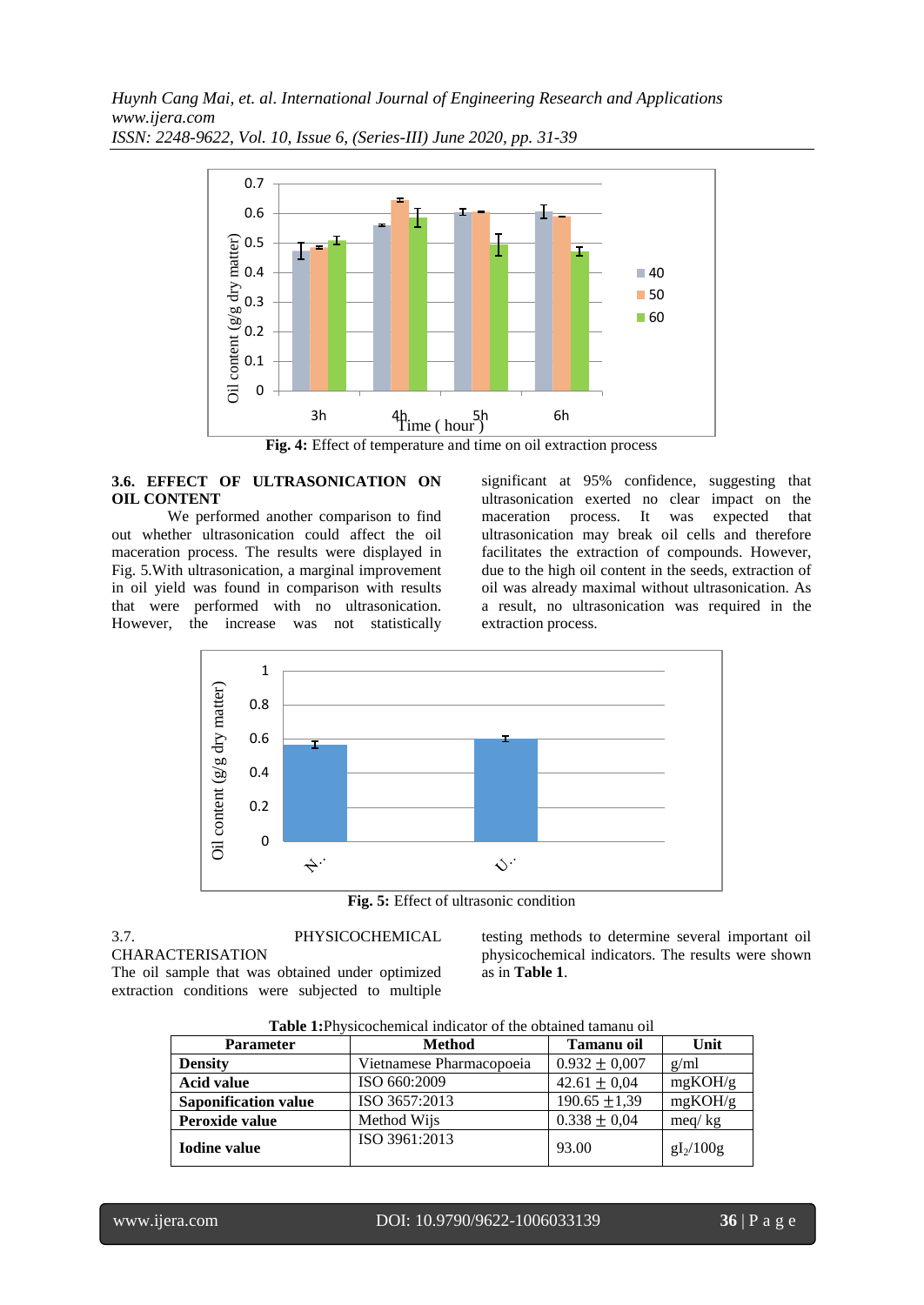The obtained oil was abundant in free fatty acids, as indicated by the high acid value. This suggests that the tamanu oil would be susceptible to denaturation under room conditions. The high saponification value of 190.65 mgKOH/g is possibly due to the high content of short chain triglycerides. This, in conjunction with low molecular weight, implies that the tamanu oil is suitable for manufacture of soaps. The peroxide value of the oil was 0.338 meq/kg sample, which is indicative of unsaturation of fatty acids, or in other word, high rancidificationof the oil. The unsaturation could promote oxidation of fatty acids in the oil which, when in contact with air, creates peroxides. Iodine value of 93.0  $gI_2/100g$  suggests the high liquidity and susceptibility to oxidation of the oil. Therefore, it is recommended to adopt an appropriate storage measure to prevent denaturation of tamanu oil.

## **3.8. CHEMICAL COMPOSITION OF TAMANU OIL**

GC-MS results revealed that a total of 13<br>d constituents, accounting for identified constituents, accounting for approximately 92.935% of the total content, were found in the obtained oil (Table 2). Meanwhile, unidentified compounds accounted for 7.065% total oil content. Among identified constituents, palmitic and archaic acid constitute 8.824% and 1.851% respectively. There were two major esters found in the oil including Glycidyl palmitate (8.465%) and Methyl 2-methoxy-1-(2-[(1E)-3-methoxy-3-oxo-1 propenyl]benzyl)-4-oxo-2,5-cyclohexadiene-1 carboxylate (1.088%).

| No.            | <b>Name</b>                                                                                                                | Content $(\% )$ |
|----------------|----------------------------------------------------------------------------------------------------------------------------|-----------------|
| 1              | 1,4-Diethylbenzene                                                                                                         | 1.568           |
| $\mathfrak{D}$ | Palmitic acid                                                                                                              | 8.245           |
| 3              | 6,1-Dimethyl-2,6,10-dodecatrien-1-ol                                                                                       | 2.267           |
| 4              | Glycidyl palmitate                                                                                                         | 8.465           |
| 5              | Arachic acid                                                                                                               | 1.851           |
| 6              | Glycidyl oleate                                                                                                            | 34.23           |
| 7              | <b>B-Monostearin</b>                                                                                                       | 7.846           |
| 8              | Methyl 8-(7-hexyl-3,7-dihydro-4a(4H)-naphthalenyl                                                                          | 1.061           |
| 9              | Methyl 2-methoxy-1-(2-[(1E)-3-methoxy-3-oxo-1-propenyl] benzyl)-4-                                                         | 1.088           |
|                | oxo-2,5-cyclohexadiene-1-carboxylate                                                                                       |                 |
| 10             | Oleamide                                                                                                                   | 2.094           |
| 11             | Pregnan-12-one                                                                                                             | 7.258           |
| 12             | 7-Hydroxy-4-methylcoumarin, tert-butyldimethylsilyl ether                                                                  | 15.65           |
| 13             | 3a, 10a-Dihydroxy-5-(hydroxymethyl)-2,10-dimethyl-<br>3a, 4, 6a, 7, 9, 10, 10a, 10b-octahydrobenzo [e] azulen e-3, 8-dione | 2.880           |

**Table 2:** Chemical composition of tamanu oil

3.9. ANTIBACTERIAL AND ANTIOXIDANT ACTIVITIES OF TAMANU OIL

Results from the disk-diffusion agar assay of the obtained oil against *Pseudomonas aeruginosa*, *Staphylococus aureus* and *Bacillus subtilis* were summarized as in **Table 3**.

|                       | Pseudomonas<br>aeruginosa | <b>Staphylococus</b><br>aureus | <b>Bacillus subtilis</b> |
|-----------------------|---------------------------|--------------------------------|--------------------------|
| Tamanu oil            | ND*                       |                                |                          |
| <b>Control sample</b> | ND                        | ND                             | ND                       |
|                       | $2.1.5 \pm 2.7$           | .                              |                          |

(\*): ND= not detected

The antibacterial activity of the tamanu oil against *Bacillus subtilis* was two-fold higher than that against *Staphylococus aureus*. On the other hand, the oil seemed to be unable to inhibit the growth of *Pseudomonas aeruginosa.* Further experimenting against three bacterial strains revealed that MIC against *Staphylococus aureus* 

and *Bacillus subtilis* was 0.65 ppt and >1% respectively.

Antioxidant activity of the oil was determined using DPPH method and the DPPH radical scavenging activity was summarized as in **Table 4.**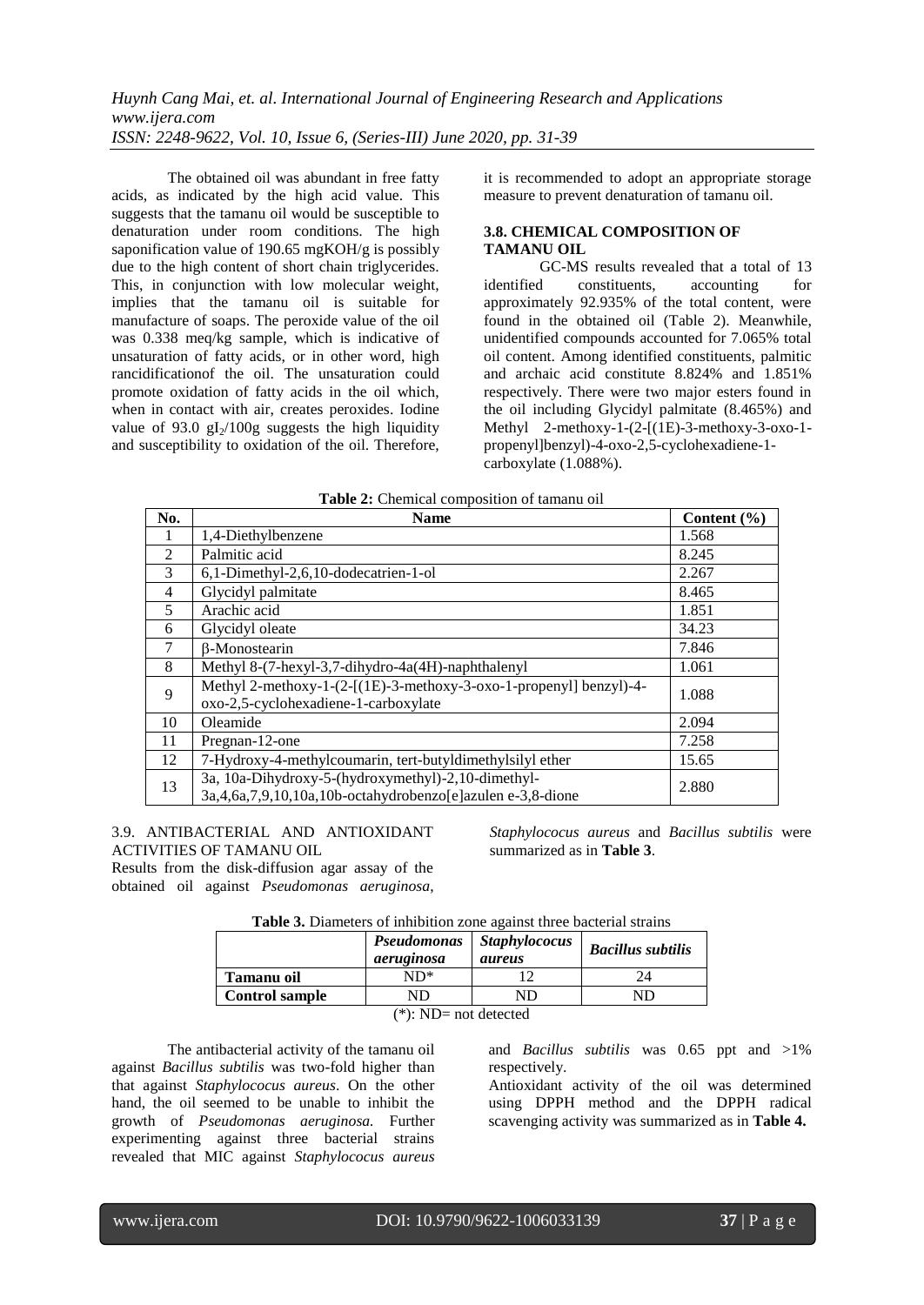| Concentration<br>$(\mu g/ml)$ | Rate $(\%)$                       |
|-------------------------------|-----------------------------------|
| 12800                         | $85,539^{\circ}$ ± 0,435          |
| 6400                          | $76,090^{\rm b}$ ± 6,847          |
| 3200                          | $51,946^{\circ}$ ± 7,343          |
| 1600                          | $48,411^{\text{d}}$ ± 0.545       |
| 800                           | $34,421^{\circ}$ ± 2,126          |
| 400                           | $21,586^{\text{f}}$ ± 5,112       |
| 200                           | $11,702$ <sup>g</sup> $\pm$ 4,500 |
| 100                           | $3,518^h \pm 2,451$               |
| 50                            | $2,301^{\rm i}$ ± 2,484           |
| 0                             | 0                                 |

**Table 4.** DPPH radical scavenging activity of the tamanu oil

Note: Figures having different letters are statistically different (p<0.05)

Results from the **Table 4** indicated that the scavenging capability of tamanu oil was increasing with oil concentration. The peak scavenging rate, at 85.539%, was achieved at 12800μg/ml concentration. The differences between all reported numbers were also statistically significant.Regarding  $IC_{50}$  value, further calculation from antioxidant data resulted in  $IC_{50}$  value of 1894  $\pm$  95.13(μg/ml) and 5.514  $\pm$  0.231(μg/ml), respectively for tamanu oil and vitamin C. This indicates the antioxidant activity of tamanu oil is considerably lower than that of vitamin C.

#### **IV. CONCLUSION**

This study has attempted to isolate the tamanu oil from seeds of *Calophyllum inophyllum* L. via maceration extraction. The extraction process was investigated with respect to different experimental parameters. In order to achieve maximal oil yield, maceration should be performed under following conditions: material size of 2mm, material moisture of 4%, solvent of acetone with the material:solvent ratio of 1:30 (w/v), extraction time of 4 hours and extraction temperature of 50 <sup>o</sup>C. Physiochemical indicators of the obtained oil suggest that the oil is suitable as additive in manufacture of soap. Furthermore, the tamanu oil exhibit antibacterial activity against *Staphylococcus aureus* and *Bacillus subtilis*.

#### **REFERENCES**

- [1]. E.Lederer, P.Dietrich, J.Polonsky, On the chemical constitution of calophylloide and calophyllic acid from the nuts of Calophyllum inophyllum, *Bulletin de la Société chimique de France,5*,1953, 546- 549.
- [2]. T.K.Lim,Calophyllum inophyllum. InT.K. Lim (Ed.),*Edible Medicinal And Non-Medicinal Plants*, *2* (Netherlands:Springer, 2012) 7- 20.
- [3]. C.Gopalakrishnan, D.Shankaranarayanan,S.K.Nazimudeen, S.Viswanathan,L.Kameswaran, Antiinflammatory and C.N.S. depressant activities of xanthones from Calophyllum inophyllum and Mesua ferrea. *The Indian Journal of Pharmacology*, 1980, 12-18.
- [4]. T.Léguillier, M.Lecsö-Borne,C. Lémus,D.Rousseau-Ralliard,N.Lebouvier,L. Hnawia, The Wound Healing and Antibacterial Activity of Five Ethnomedical Calophyllum inophyllum Oils: An Alternative Therapeutic Strategy to Treat Infected Wounds. *Plos One*, 2015, 10-18.
- [5]. K. Chris,Tamanu Oil: A Tropical Topical Remedy, *The Journal of the American Botanical Council*,*63,* 2015, 26-31.
- [6]. J.L.Ansel, E. Lupo, L. Mijouin, S. Guillot, J.F. Butaud,R. Ho, et al, Biological Activity of Polynesian Calophyllum inophyllum Oil Extract on Human Skin Cells*. Planta Medica*, *82*, 2016, 961–966.
- [7]. S.Mahmud,G.R.Rizwani,M. Ahmad,S.Ali,S.Perveen,V.U. Ahmad, Antimicrobial studies on fractions and pure compounds of Calophyllum inophyllum Linn.*Pakistan Journal of Pharmaceutical Sciences*, *15(2)*, 1998, 13-25.
- [8]. T.N.Bhalla,R.C.Saxena,S.K.Nigam,G.Misra, K.P Bhargava,Calophyllolide-a new nonsteroidal anti-inflammatory agent. *The Indian Journal of Medical Research, 72,* 1980, 762-765.
- [9]. H.H.Nguyen,,T.T.M.Tran,Chemical composition analysis and antibacterialantiinflammatoryactivity tests of tamanu seed oil extracted by supercritcial fluid technology. *Science, Technology and Development*, *19*, 2016, 146–154.
- [10]. S.Hathurusingha ,N.Ashwath,D.Midmore, Periodic variation in kernel oil content and fatty acid profiles of Calophyllum innophyllm L.: A potential biodiesel feedstock in Australia. *Biomass & Bioenergy*, *35*, 2011, 3448–3452.